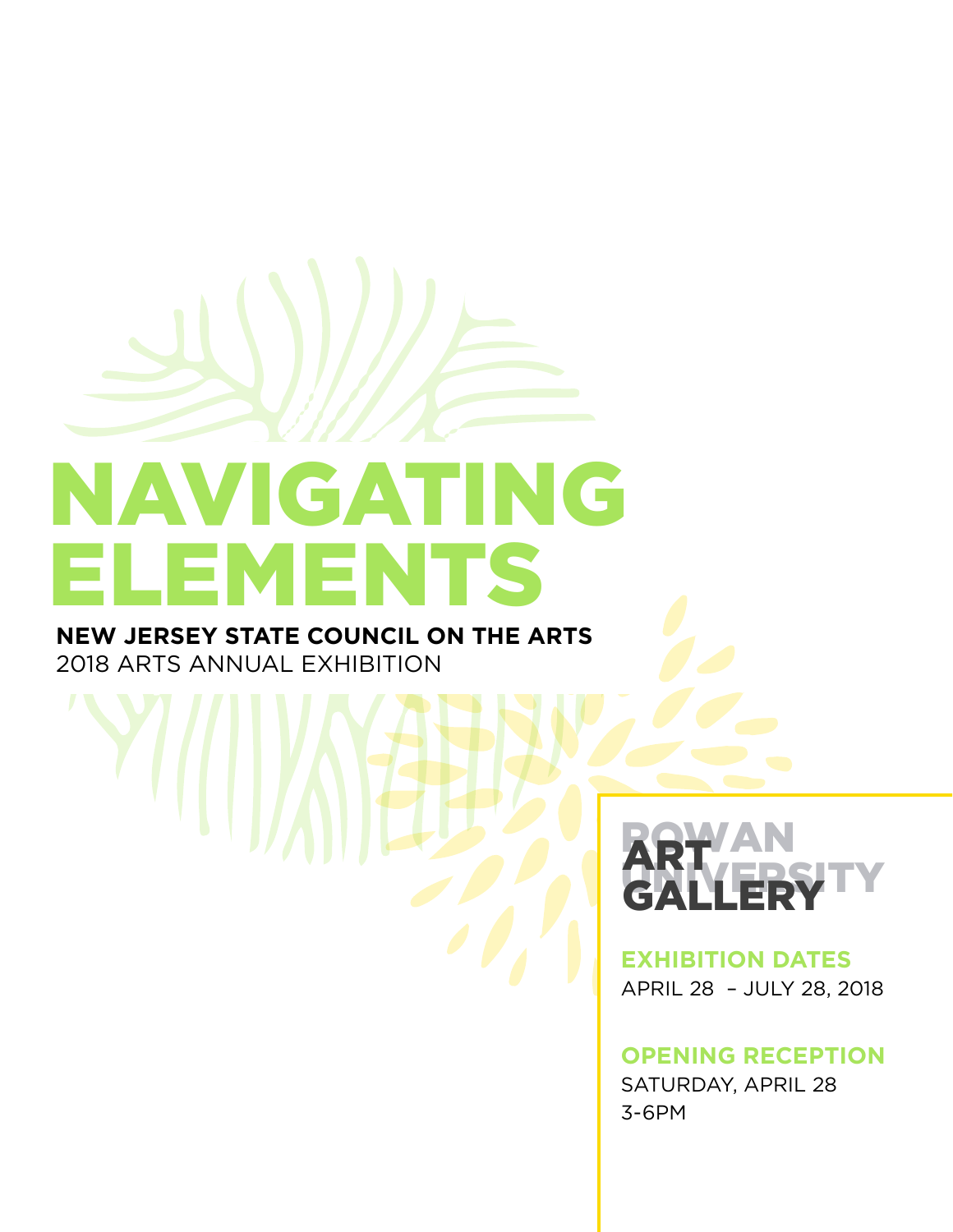### **2018 NEW JERSEY ARTS ANNUAL: FINE ART**

The New Jersey Arts Annual series is a program of the New Jersey State Council on the Arts carried out in partnership with major arts organizations around the state. The unique series of exhibitions highlights the work of New Jersey visual artists working in the areas of fine arts and crafts. One exhibition takes place each year in either fine arts or crafts, in altering sequence, and all artists currently living or working in New Jersey are invited to apply. The Arts Annual has been presented in the past at the Montclair Art Museum, the Morris Museum, the Newark Museum, The Noyes Museum of Art, and the New Jersey State Museum.

The New Jersey State Council on the Arts, created in 1966, is a division of the NJ Department of State. The Council was established to encourage and foster public interest in the arts; enlarge public and private resources devoted to the arts; promote freedom of expression in the arts; and facilitate the inclusion of art in every public building in New Jersey. The Council receives direct appropriations from the State of New Jersey through a dedicated, renewable Hotel/Motel Occupancy fee, as well as competitive grants from the National Endowment for the Arts. To learn more about the Council, please visit: **[www.artscouncil.nj.gov.](http://www.artscouncil.nj.gov)** 

### ABOUT ROWAN **UNIVERSITY ART GALLERY**

Rowan University Art Gallery serves as a premier cultural destination for South Jersey, the Rowan community, and surrounding region. Our mission is to provide a platform for discourse on best practices in contemporary art by professional artists, curators, and scholars through the presentation of interdisciplinary art exhibitions, panel discussions, guest curatorial projects, and other public programming.

Only 30 minutes from Philadelphia, and 40 miles from the shore, Rowan University is the largest university in South Jersey. We are committed to cultivating an inclusive environment that encourages a dialogue between exhibiting artists, students, faculty, the general public, and other cultural institutions.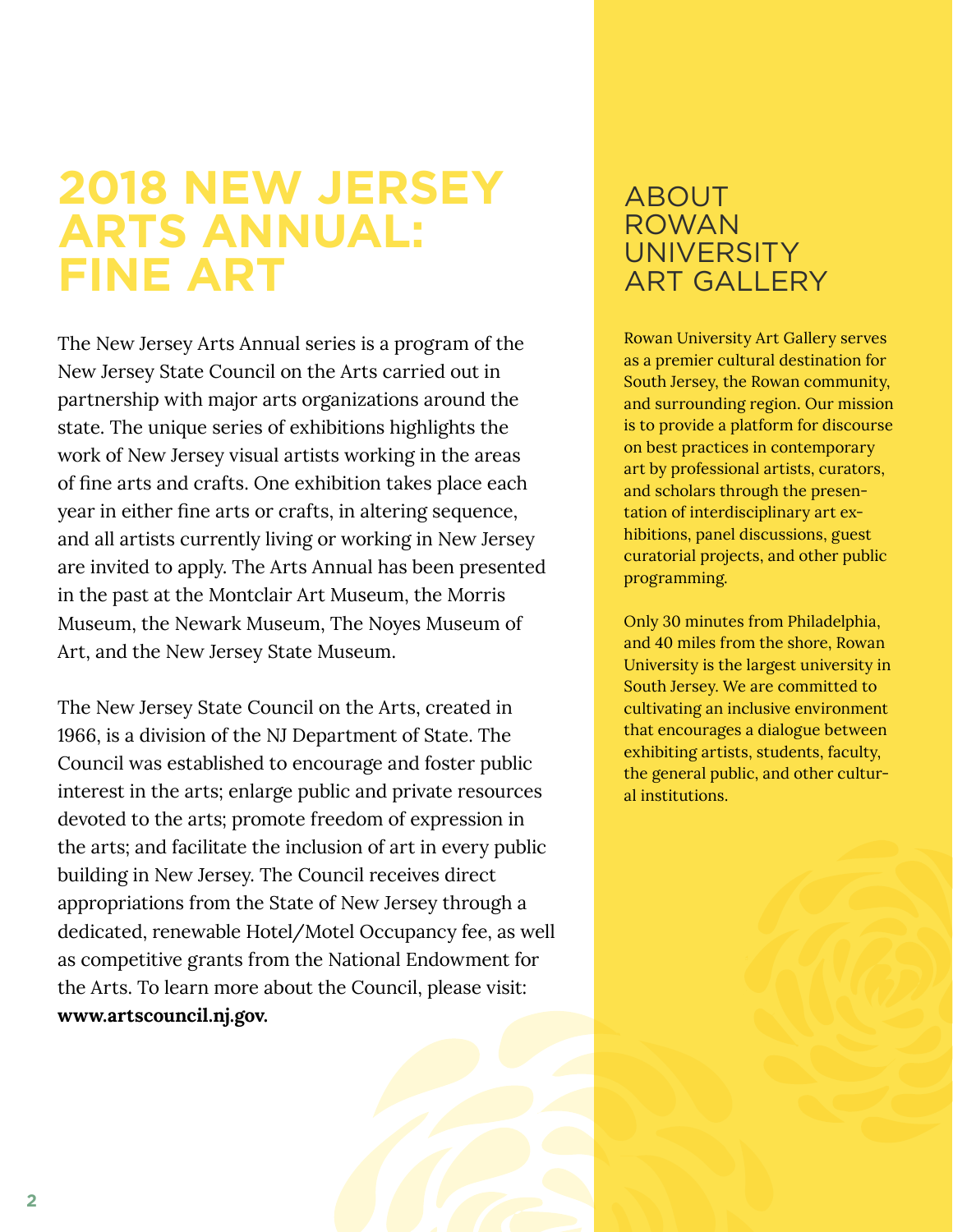

# **EXHIBITION THEME**

The 2018 New Jersey Arts Annual in Fine Art at Rowan University Art Gallery will highlight artists exploring multiple environmental themes. In contemporary art practices artists investigate the relationship of content and medium to convey meaning in their work. For some artists navigating these elements is motivated by content and resolved by medium.

The exhibition "Navigating Elements" will focus a lens on the artistic play with content and medium around environmental themes. All environmental themes will be considered and can be either image driven or issues driven. Topics can include, but not limited to: natural habitats, ecosystems, agriculture, species and biodiversity, renewable resources, recycling, waste and waste management, social practice, climate justice, climate change, and climate policies.

### **ELIGIBILITY**

All artists over the age of 21 that either work or live in the state of New Jersey are eligible to apply. All mediums are eligible and artists working in technologies are encouraged to apply. Proposals that include unfinished or unrealized works will not be accepted.

All submissions must represent work that:

- 1. Has been completed within the past five years
- 2. Is available for the complete duration of the exhibition
- 3. Has not been shown in a previous Arts Annual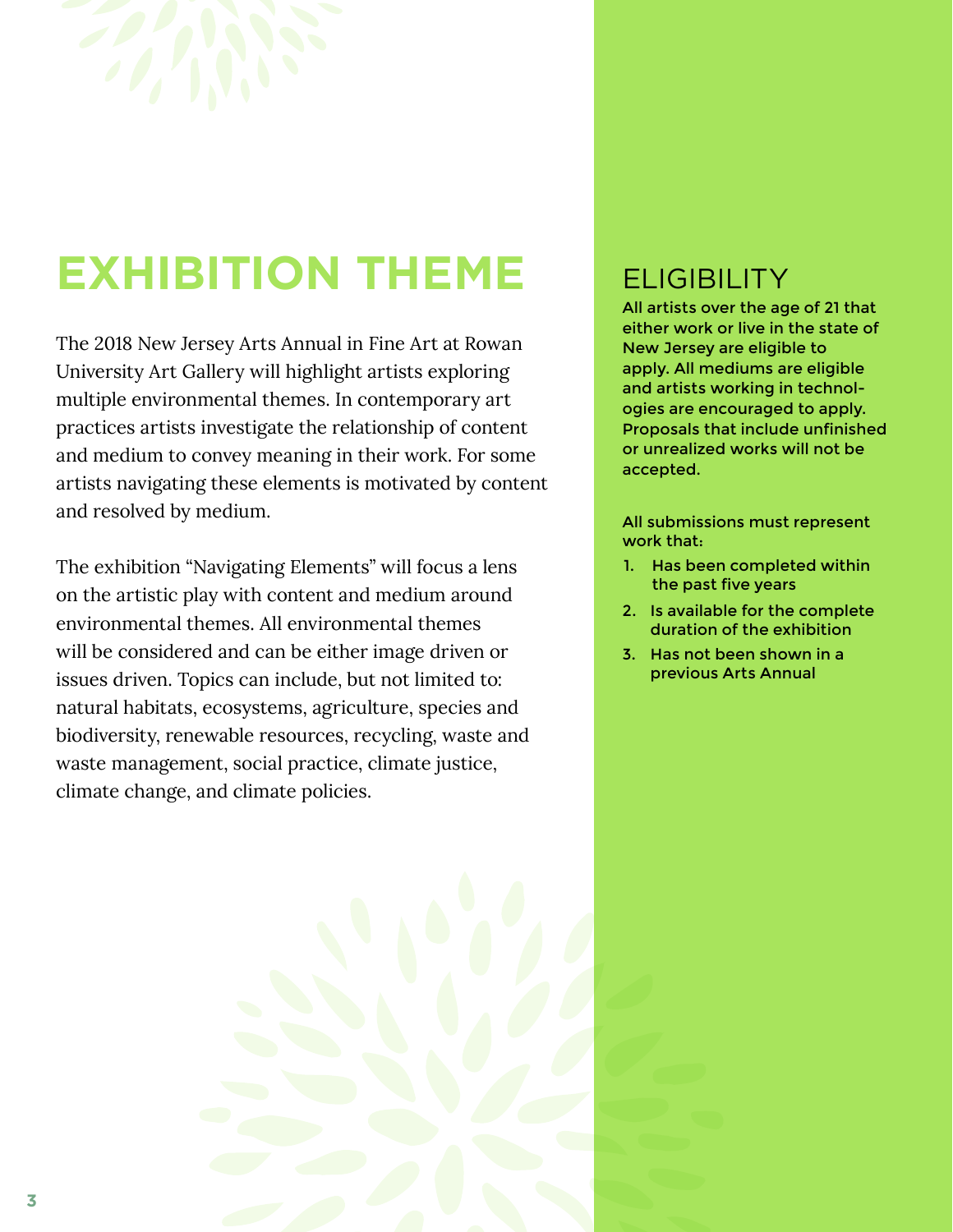# **JURORS**



### **YSABLE PINYOL**

MANA CONTEMPORARY

Ysabel Pinyol is the Curatorial Director of Mana Contemporary (Chicago, Miami and Jersey City) and Co-Founder of Mana Residencies. Originally from Barcelona, she earned a Masters of Architecture (M.Arch) from Escuela Técnica Superior de Arquitectura de Barcelona (ETSAB) in 2006. Pinyol began collecting art over two decades ago and opened her gallery in Barcelona in 2007, which she directed until 2011. Since Mana Contemporary's inception in 2011, she has curated several notable exhibitions, including *Mana Seven* for Miami Art Week (2016), *The T'ang Horse: The Passions of Anthony Quinn* (2016), *Pablo Picasso: La Tauromaquia* (2014) and *Each state of mind is irreducible: Spanish and Latin American Art* for Hudson County Community College (2017). She is currently curating two exhibitions, *And it can't be helped*, Eisenkraft Gallery, Prague, Czech Republic, (2017) and *Exquisite Corpse: Moving Image in Latin American and Asian Art* (opening on December 5, 2017 at Mana Wynwood during Miami Art Week 2017).



### **JODI THROCKMORTON**

PENNSYLVANIA ACADEMY OF THE FINE ARTS

Jodi Throckmorton is curator of contemporary art at the Pennsylvania Academy of the Fine Arts in Philadelphia. Previously, Throckmorton was curator of modern and contemporary art at the Ulrich Museum of Art at Wichita State University, Kansas, and associate curator at the San Jose Museum of Art, California. She organized the exhibition and publication *Postdate: Photography and Inherited History in India* (2015). Other projects include *Melt/Carve/Forge: Embodied Sculptures by Cassils* (2016); *Bruce Conner: Somebody Else's Prints* (2014); *Questions from the Sky: New Work by Hung Liu* (2013); *Ranu Mukherjee: Telling Fortunes* (2012); and *This Kind of Bird Flies Backward: Paintings by Joan Brown* (2011). Throckmorton is currently curating an exhibition and publication on the work of Rina Banerjee opening in 2018.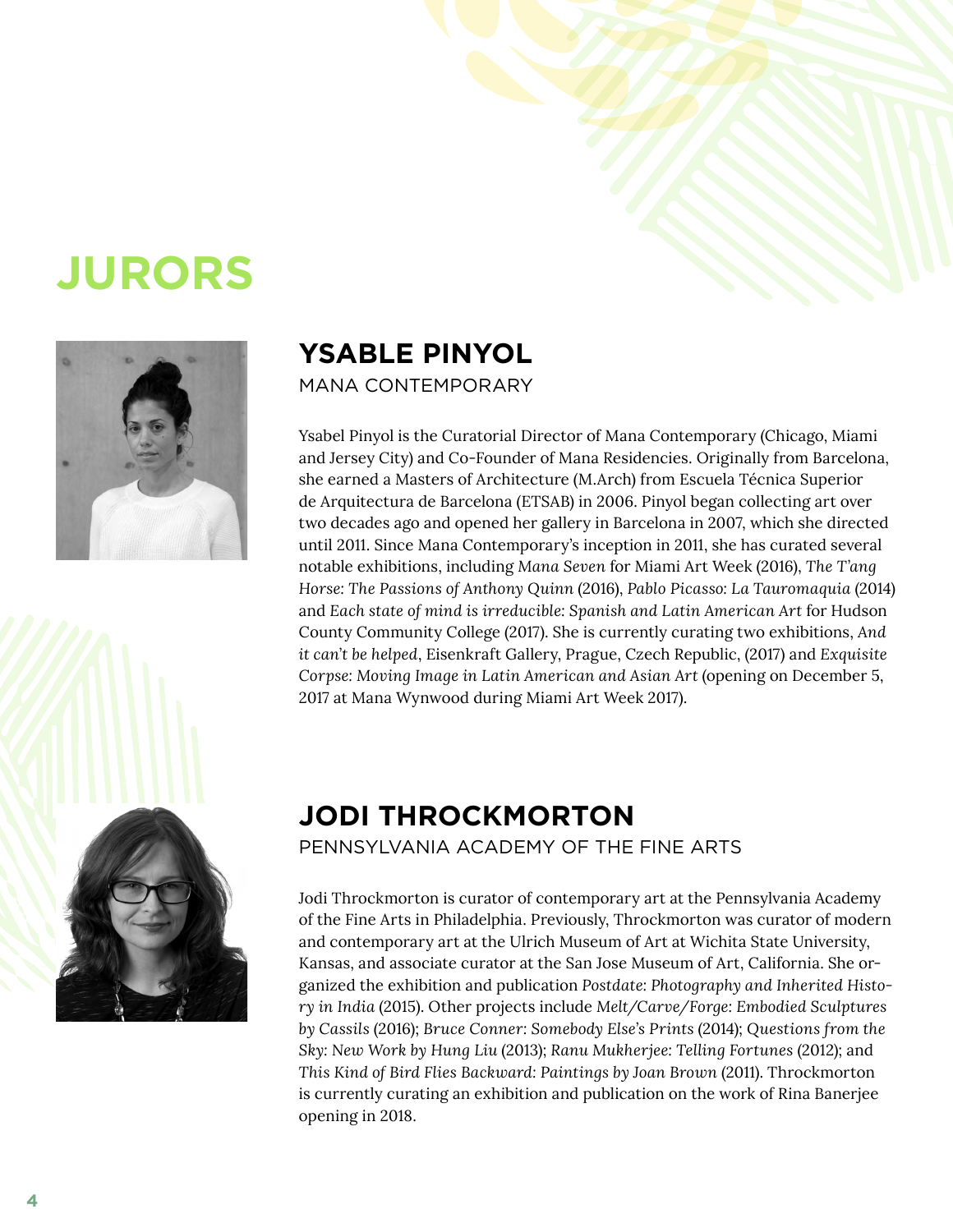## **SUBMISSION PROCEDURE**

There is no entry fee to apply. All applications are submitted through the slide management platform CaFÉ. Artists may submit **up to 5 works** for consideration plus 3 details if applicable.

#### **APPLICATION WILL INCLUDE:**

- 1. Application form
- 2. Artist statement
- 3. Brief Professional Bio
- 4. Digital images
- 5. Video and other time-based media are also eligible

#### **INCOMPLETE APPLICATIONS WILL NOT BE CONSIDERED**

To apply you must register with CaFÉ. There is no fee to apply. Go to CaFÉ to register and apply to this call. <https://www.callforentry.org>

[https://drive.google.com/file/](https://drive.google.com/file/d/0B3S7qUR9zmiQWWlMb3hzeGJlRUU/view) [d/0B3S7qUR9zmiQWWlMb3hzeGJlRUU/view](https://drive.google.com/file/d/0B3S7qUR9zmiQWWlMb3hzeGJlRUU/view)



### ACCEPTABLE MEDIA FILE TYPES

#### **IMAGE MEDIA**

**File format:** JPEG or JPG only

**File dimensions:** 1200 pixels or greater on the longest side. Anything larger than 1200 px will be resized to fit the limitations.

**File size:** under 5 MB

#### **AUDIO MEDIA**

**File formats:** AIFF, WAV, XMF, MP3 **Bit rate:** 96 kpbs–320 kbps **Codec**: aiff, wav, au **File size**: under 10 MB

#### **VIDEO MEDIA**

**File formats:** 3GP, WMV, AVI, MOV, ASF, MPG, MP4, M2T, MKV, M2TS

**Resolution**: minimum 640 x 480 maximum 1920 x 1080

**Aspect ratio:** 4:3 or 16:9

**Bit rate:** above 240 kbps

**Frame rate:** minimum 12 fps, recommended 30 fps.

**Codec:** h.264, h.263, mpeg-1, mpeg-2, mpeg-4, Windows Media Video, and motion jpeg mpeg-1 muxed, Apple Lossless

**Container:** 3gp, asf, avi, mov, mpeg, mpeg-2, mp4, ogg **File size:** under 100 MB

#### **PLEASE DO NOT EMAIL MEDIA TO THE GALLERY**

When submitting, please use uploadready media files only. Currently, linked media from YouTube, Vimeo, etc. is not accepted.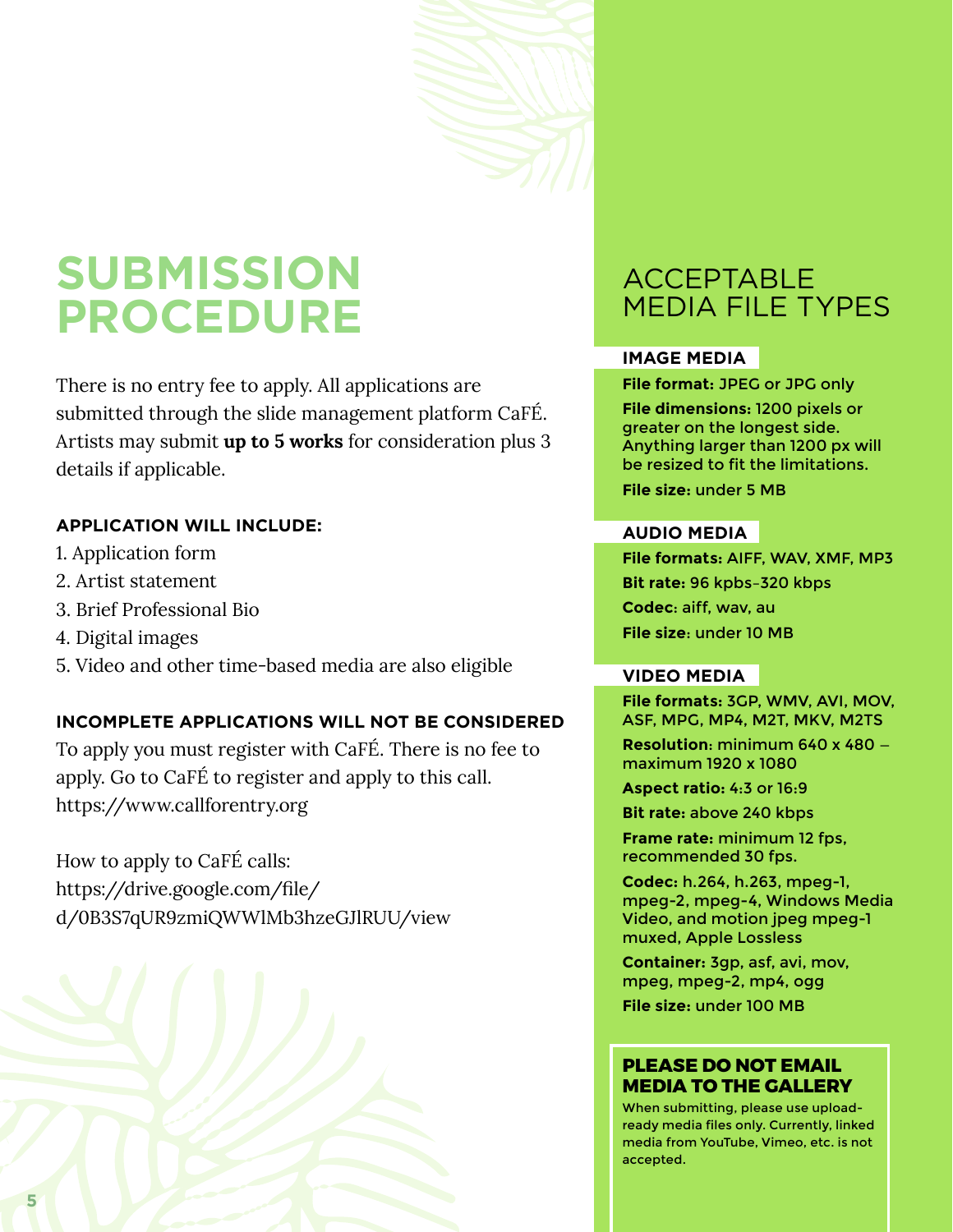#### **SHIPPING**

Artists chosen for the exhibition will be responsible for all shipping and delivery of their work to the gallery.

#### **PACKING**

If packing materials are in good condition and space is available, the gallery will save all original packing material provided by artists and reuse it for packing at the end of the exhibition.

#### **INSURANCE**

Rowan University Art Gallery will insure all artwork at fair market value, from the time it is received at the Gallery until it is released by the Gallery at the end of the exhibition. Artists must assume responsibility for their artwork in transit to and from the Gallery. Artists will be notified upon receipt and inspection of their artwork if the Gallery feels a work cannot be insured due to its condition, structure, fragility or inherent vice.

#### **CONDITIONS OF AGREEMENT**

Work selected for the exhibition must remain for the duration of the exhibition. No substitution of the work may be made. Rowan University Art Gallery reserves the right to reproduce entries for catalogue and publicity purposes. Work remaining after the listed pick-up period may be disposed of at the discretion of the Gallery. Submission of entries will constitute agreement to the conditions set forth between Rowan University Art Gallery and the artists selected for the Arts Annual. The Gallery's loan documents will formalize this agreement.

#### **SALES**

Rowan University Art Gallery will act as agent for any artwork that is indicated as for sale and will retain 30% of the sales price.

#### **CATALOGUE**

An exhibition catalogue illustrating one work by each artist and a directory of the artists represented will be produced as an on-line printable PDF document, available to download from the Gallery's website.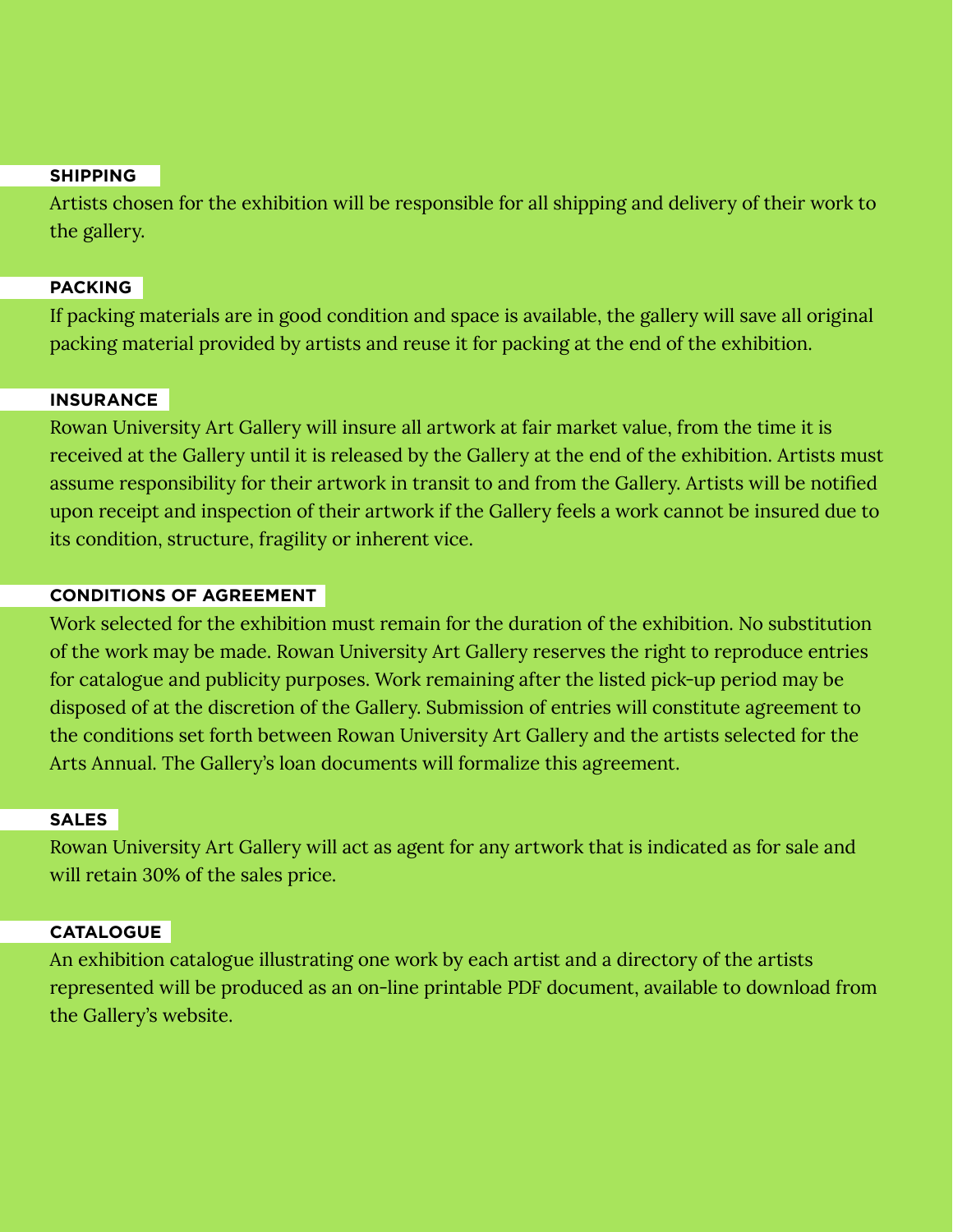# **CALENDAR**

**APPLICATIONS ACCEPTED** December 4, 2017 - January 29, 2018

**DEADLINE FOR SUBMISSIONS**

Monday, January 29, 2018

**JUROR REVIEW**

February 12-19, 2018

#### **ACCEPTANCE NOTIFICATIONS**

Monday, March 5, 2018

#### **DELIVERY OF WORK**

April 16 - 21, 2018 All accepted works must be delivered or shipped to the gallery between Monday, April 16 - Saturday, April 21. Please contact the Gallery to arrange a day and time to deliver works.

#### **EXHIBITION DATES**

April 28 - July 28, 2018 Opening Reception: Saturday, April 28, 3 - 6 pm

#### **RETURN OF WORK**

July 30 - August 4, 2018 Artists will be responsible for making arrangements to pick up their work from the gallery. Please contact the Gallery to arrange a day and time to pick up works.